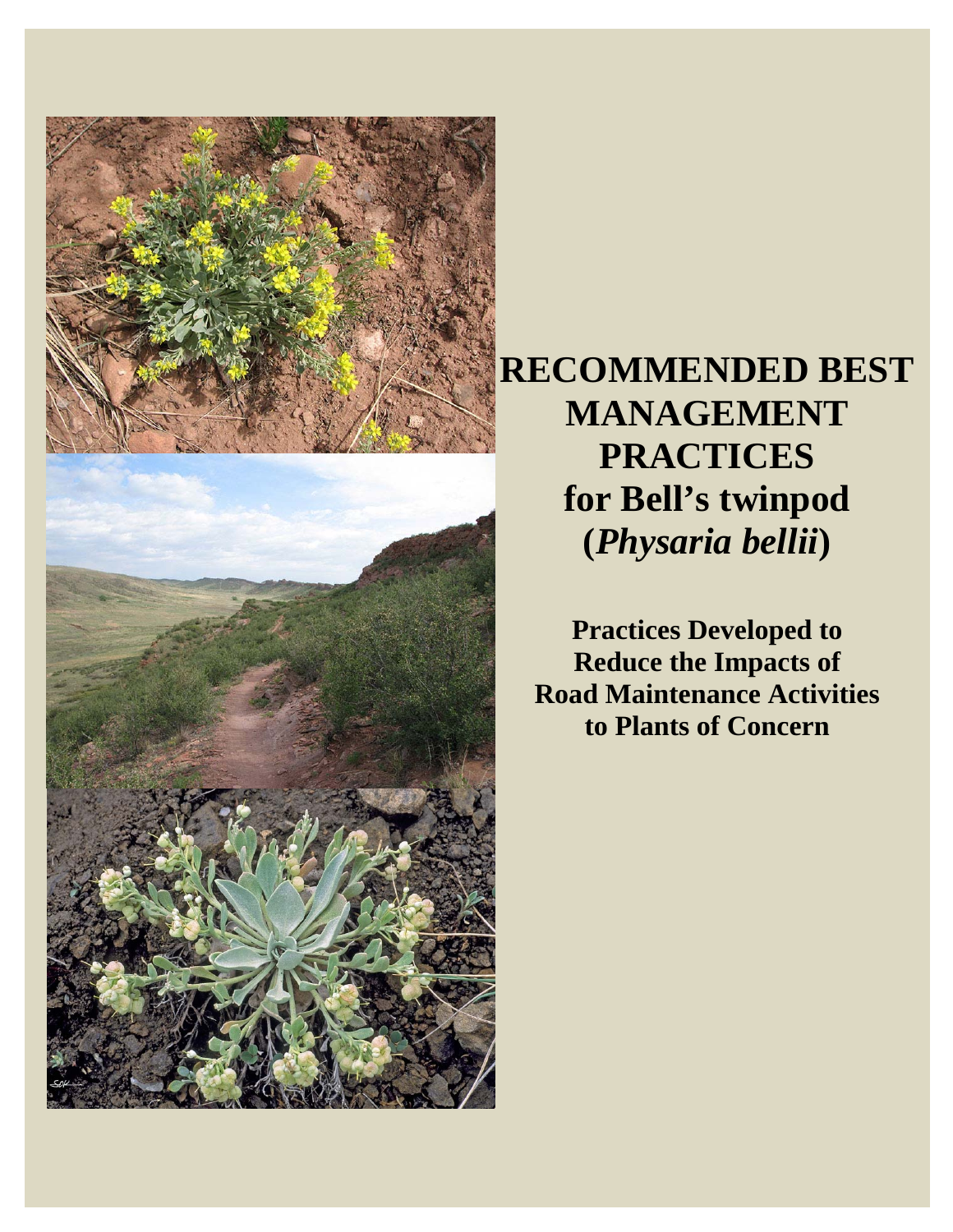*CNHP's mission is to preserve the natural diversity of life by contributing the essential scientific foundation that leads to lasting conservation of Colorado's biological wealth.*

#### **Colorado Natural Heritage Program**

Warner College of Natural Resources Colorado State University 1475 Campus Delivery Fort Collins, CO 80523 (970) 491‐7331 

Report Prepared for: Colorado Department of Transportation and the Colorado Natural Areas Program

Recommended Citation: 

Panjabi, S.S. and G. Smith, 2014. Recommended best management practices for Bell's twinpod (*Physaria bellii*): practices developed to reduce the impacts of road maintenance activities to plants of concern. Colorado Natural Heritage Program, Colorado State University, Fort Collins, Colorado. Front Cover: *Physaria bellii* plants and habitat, from top to bottom, © Pam Smith, Pam Smith, Steve O'Kane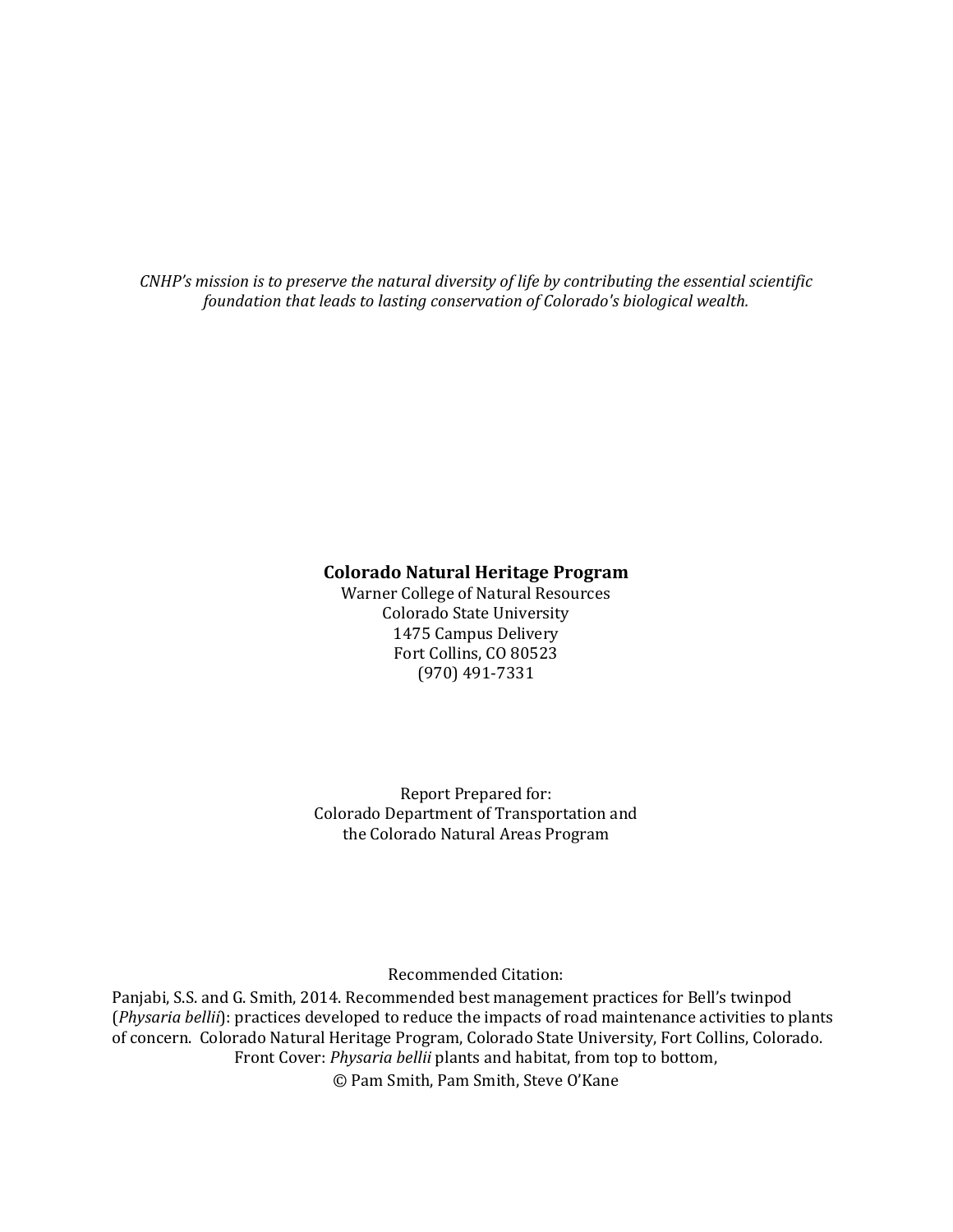#### **RECOMMENDED BEST MANAGEMENT PRACTICES for Bell's twinpod (***Physaria bellii***)**

#### **Practices Developed to Reduce the Impacts of Road Maintenance Activities to Plants of Concern**

Susan Panjabi and Gabrielle Smith

Colorado Natural Heritage Program Warner College of Natural Resources

> Colorado State University Fort Collins, Colorado 80523



May 2014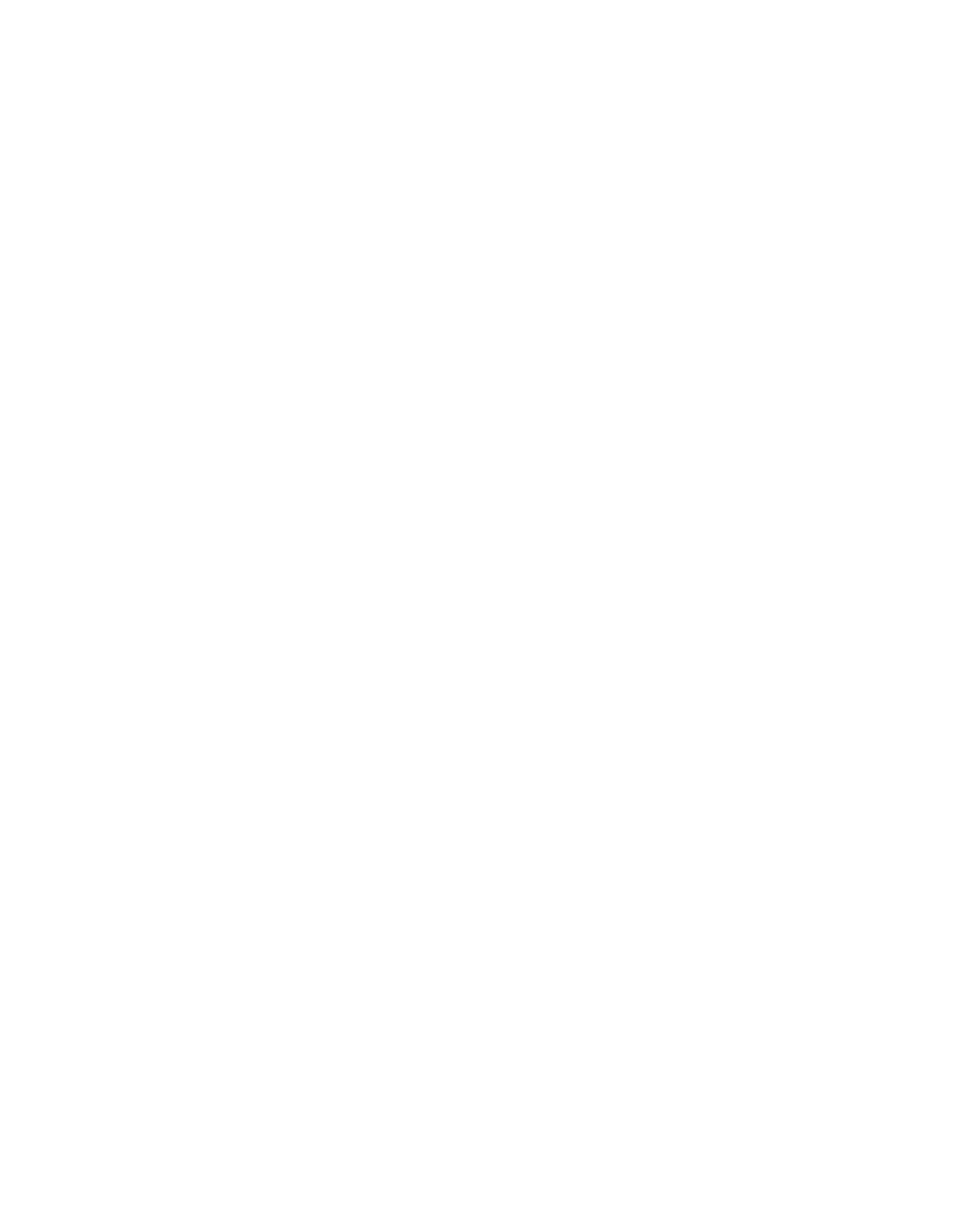## **ACKNOWLEDGEMENTS**

Funding for this important project was provided by the Colorado Department of Transportation (CDOT) and the Colorado Natural Areas Program (CNAP).

We appreciate the input of numerous individuals during the preparation of this document, especially Sarah Triplett, Brian Elliott, Jill Handwerk, and Bernadette Kuhn.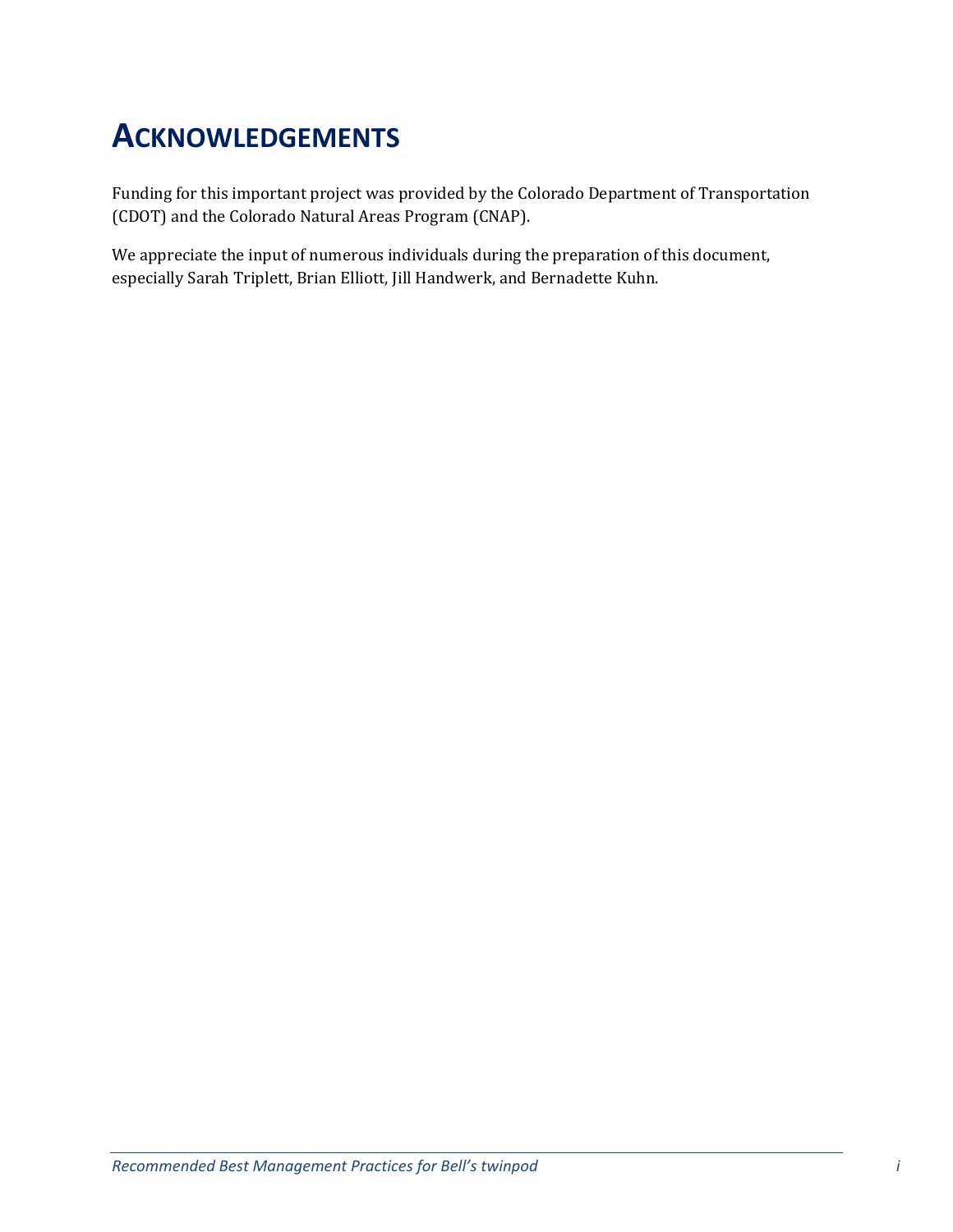# **TABLE OF CONTENTS**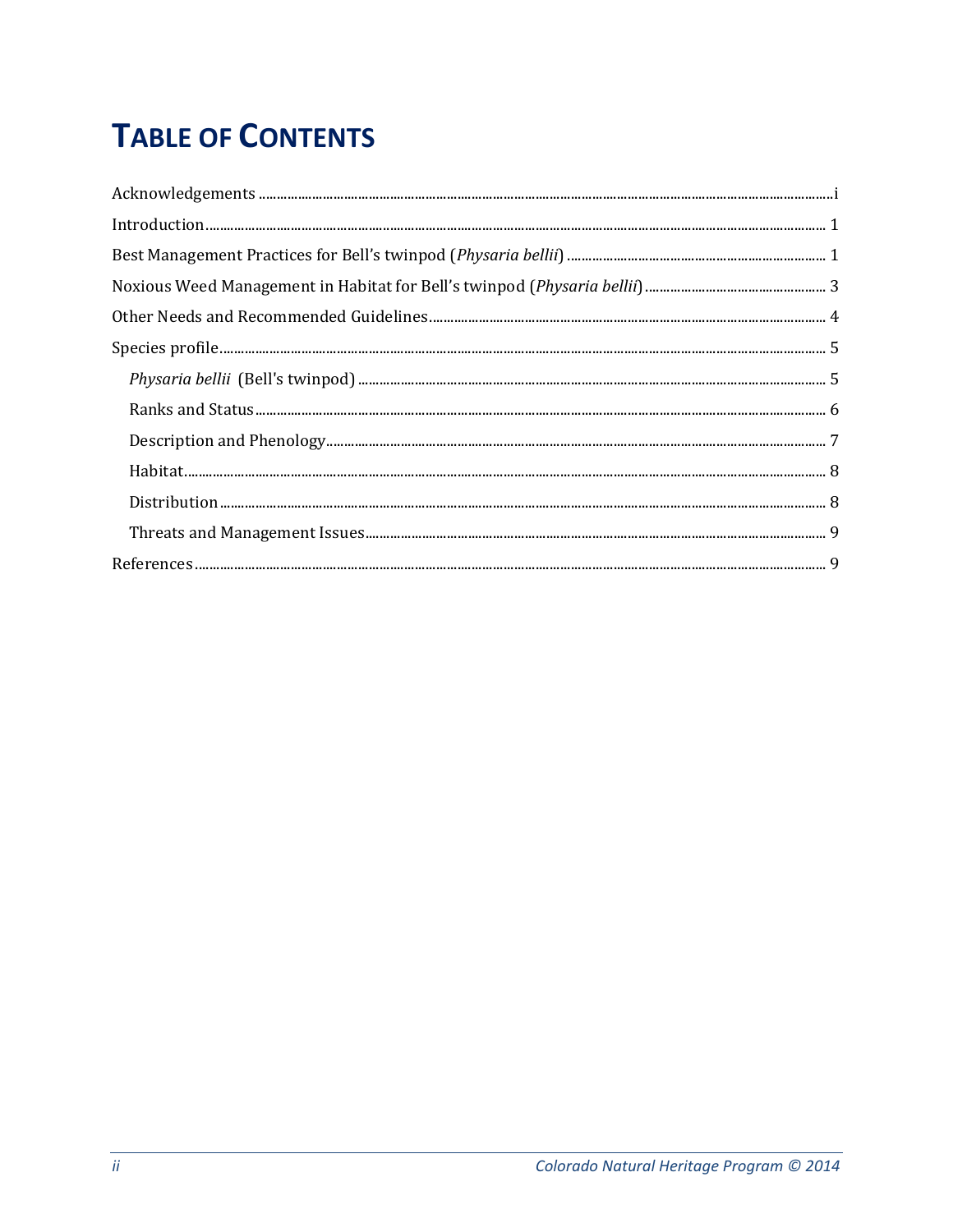### **INTRODUCTION**

Bell's twinpod (*Physaria bellii*) is a small, yellow-flowered plant in the Brassicaceae (Mustard Family) that is known only from the Front Range in Boulder and Larimer counties, Colorado, and is considered to be imperiled at a global and state level (G2G3/S2S3; Colorado Natural Heritage Program 2014). One of the biggest conservation issues for this imperiled plant species is the lack of awareness of its existence and status. Avoiding or minimizing impacts to this species during road maintenance activities will effectively help to conserve its habitat and is unlikely to confer substantial impacts on road maintenance goals and projects. The Best Management Practices (BMPs) included in this document are intended to help increase the awareness of this species for anyone involved in road maintenance activities.

The desired outcome of these recommended BMPs is to reduce significantly the impacts of road maintenance activities to the Bell's twinpod on federal, state, and/or private land. The BMPs listed here are intended to be iterative, and to evolve over time as additional information about the Bell's twinpod becomes available, or as road maintenance technologies develop.

The intent of these BMPs is to inform people working along roadside areas regarding the importance of Bell's twinpod, one of Colorado's botanical treasures, and to outline some of the ways in which this species can coexist with road maintenance activities. The implementation of these recommendations will help to assure that maintenance activities proceed without unintended harm to the Bell's twinpod.

# **BEST MANAGEMENT PRACTICES FOR BELL'S TWINPOD (***PHYSARIA BELLII***)**

- 1. Gather mapped location information for Bell's twinpod along roadsides (within 50) meters/54 yards of all roads: CDOT, County, USFS, BLM, and municipalities) consulting with the Colorado Natural Heritage Program (CNHP) at Colorado State University, local herbaria, and other known sources of rare plant location data. In 2014 this step was conducted by the Colorado Natural Heritage Program as part of a pilot project to conserve roadside populations of globally imperiled plants (Panjabi and Smith 2014).
- 2. Work with the Colorado Natural Heritage Program to create **Special Management Areas** based on the distribution of Bell's twinpod within 50 meters/54 yards of roads and a recommended avoidance buffer of 200 meters/218 yards. The 200 meter/218 yard buffer reduces dust transport, weed invasion, herbicide damage, magnesium chloride damage, and other unintended impacts, such as alteration or disturbance of hydrological setting. It also reduces impact to pollinators and their habitat. **Special Management Areas** (maps and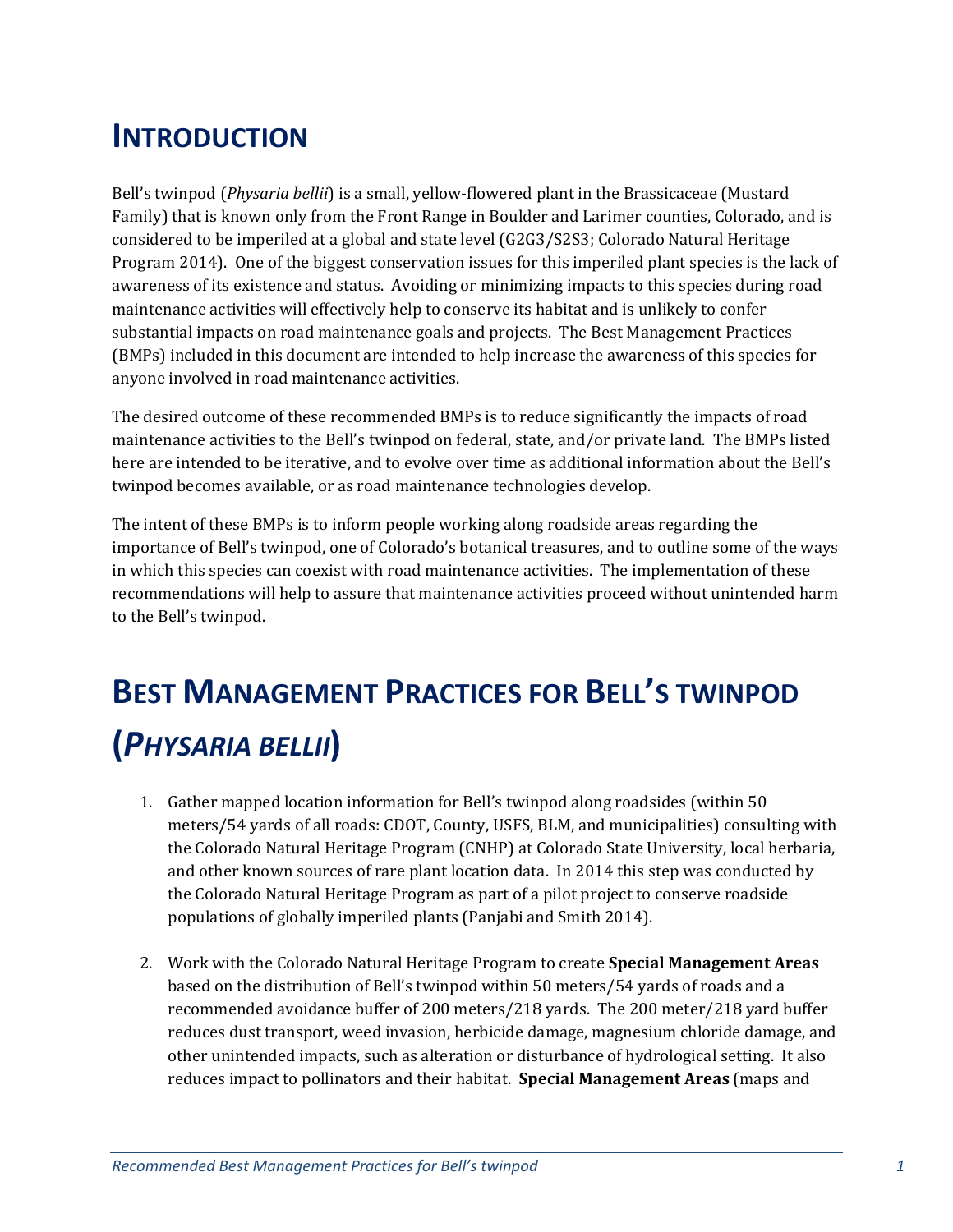data tables) are presented in Appendix One if a data sharing agreement has been signed with the Colorado Natural Heritage Program.

- 3. Prior to road maintenance work, the field supervisor (CDOT) or land manager (County, BLM, etc.) should provide maps to road crews showing all known Special Management Areas for the plants (as hard-copy and GIS files, and including the UTMs indicating the extent of the Special Management Areas along roads). The maps and other data should be "species blind"; they should *not* indicate what species are found within the Special Management Areas (Bell's twinpod as well as other rare taxa). The maps should be updated as new plant locations are found.
- 4. Within the Special Management Areas the roadsides should not be seeded, sprayed or mowed to avoid disturbance to soils, plants, and habitat. This includes all brush control, fire control, and weed control. Dust abatement applications, if necessary, should be comprised of water only, with use of magnesium chloride to the minimum extent necessary.
- 5. If mowing is necessary, for example for safety reasons, avoid mowing from May 1-August 31. Mowing with a 6 in/15 cm or higher cut could take place in the Special Management Areas before May 1 (or after August 31) as long as the mowers do not drive over/park on top of the plants.
- 6. If grading is necessary, following rain or other events that wash out roads, avoid burying the rare plants.
- 7. Snow and ice control measures present some concerns for the Special Management Areas, though public safety is a priority. When possible, plowing, deicer and sand applications, rock slide removal, snow fence maintenance and construction activities should consider the locations of the Special Management Areas. For example, sand applications could cover plants when the snow melts and should be avoided if possible.
- 8. Locating signs away from Special Management Areas would benefit the Bell's twinpod. If guardrails need to be installed/repaired, minimize impacts to the twinpod to the greatest extent possible.
- 9. *Ex-situ* techniques such as transplanting are not recommended under any circumstances.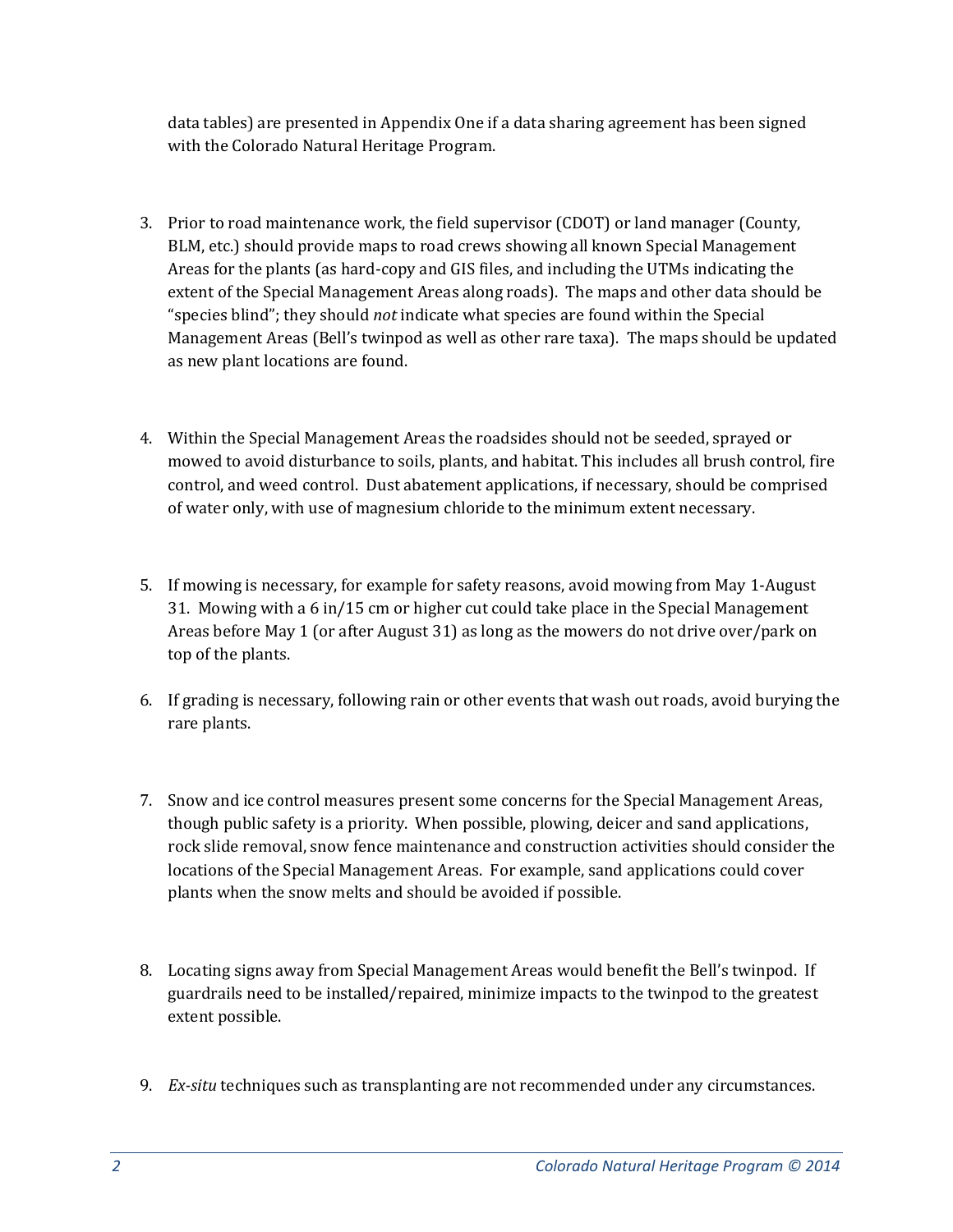- 10. Develop monitoring plans for the roadside locations of Bell's twinpod, with goals to detect any decrease in the population size or condition, and/or needs for restoration efforts and/or noxious weed management.
- 11. Minimize impacts to habitat for Bell's twinpod through appropriate and creative project planning. Some examples of appropriate and creative project planning include:
- Wash vehicles and other equipment to reduce the spread of noxious weeds from other areas.
- Assure that straw and hay bales used for erosion control are certified free of noxious weeds.
- Contact the Colorado Natural Heritage Program at Colorado State University when planning ground breaking activities at or near (within 200 meters/218 yards of) Bell's twinpod sites.

# **NOXIOUS WEED MANAGEMENT IN HABITAT FOR BELL'S TWINPOD (***PHYSARIA BELLII***)**

- 1. Document, map, monitor and control all infestations of noxious weeds (Colorado Noxious Weed Act 2003) and other non-native invasive plant species in and adjacent to occupied habitat for Bell's twinpod. The Colorado Noxious Weed List can be found online at: http://www.colorado.gov/cs/Satellite/Agriculture-Main/CDAG/1174084048733
- 2. Monitor Special Management Areas for new weed infestations. Noxious weeds in close proximity (within  $400-800$  meters/437-875 yards) to the plants of concern should be the highest priority for control. Ensure that the rare plants are protected from any damage resulting from weed control efforts.
- 3. Control noxious weeds using integrated techniques. Limit chemical control in areas within 200 meters/218 yards of rare plant species to avoid damage to non-target species. Mechanical or chemical control in and near rare plant habitat should only be implemented by personnel familiar with the rare plants.
- 4. Herbicide application should be kept at least 200 meters/218 yards from known plant populations, except in instances where weed populations threaten habitat integrity or plant populations. Great care should be used to avoid pesticide drift in those cases.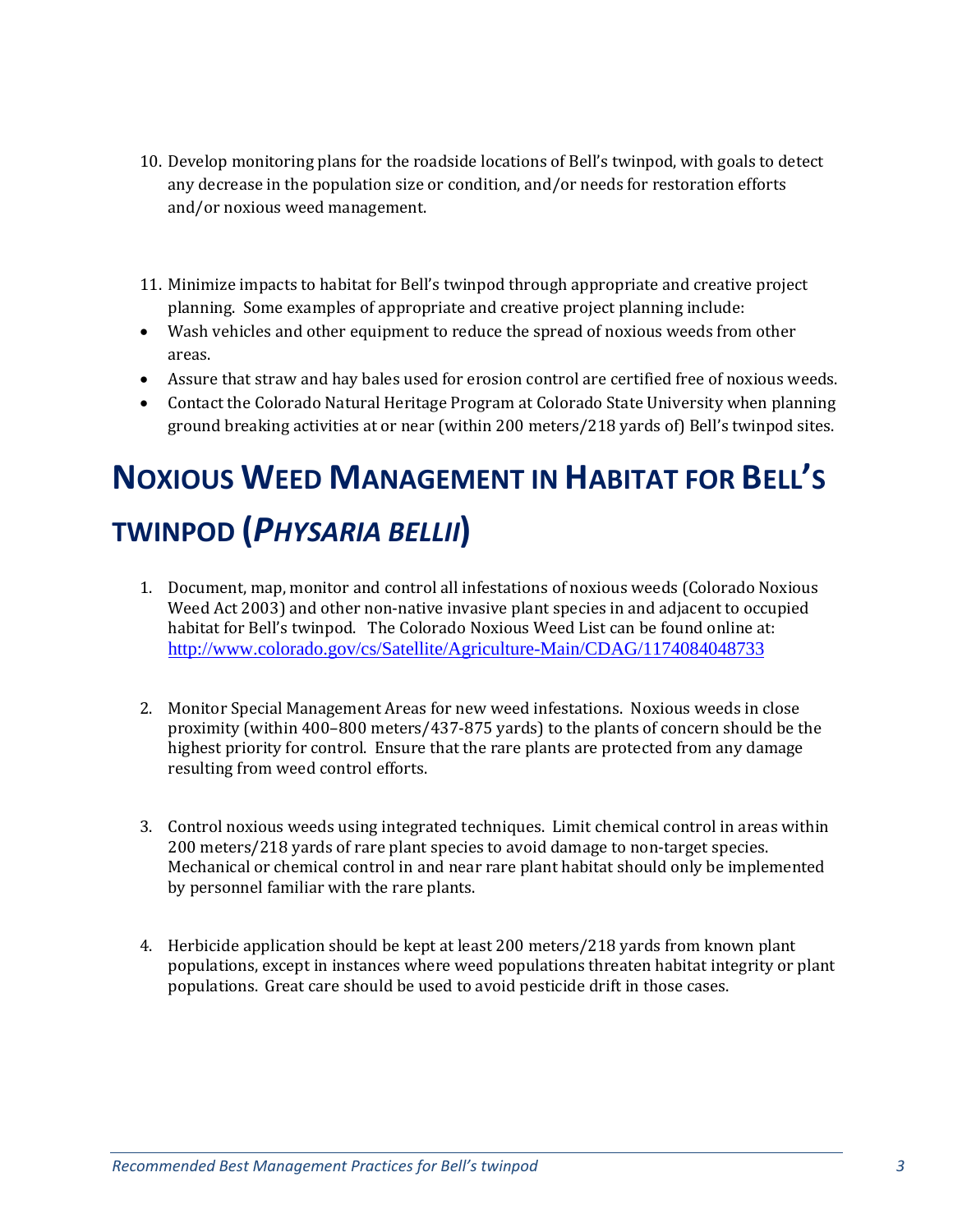## **OTHER NEEDS AND RECOMMENDED GUIDELINES**

Further inventory, monitoring, research, and conservation planning is recommended for the Bell's twinpod to assist with future development and implementation of these Best Management Practices (BMPs), as well as our basic understanding of this rare species. As we work to manage for the long-term viability of the Bell's twinpod it will be important to conduct botanical surveys (inventories) and map new locations to improve our understanding about how roadside locations contribute to full species distribution. Inventory work may also help to identify sites that could be suitable for conservation efforts. Monitoring roadside locations is important to determine if the BMPs are working, and clarify the conservation status of the species. Research into pollination ecology, recommended setbacks, and phenology is also suggested. As these research efforts are undertaken, the following recommendations can help assure high quality results that will be most useful in conservation planning activities.

- 1. Botanical field surveys should be conducted by qualified individual(s) with botanical expertise, according to commonly accepted survey protocols, and using suitable GPS equipment. The Colorado Natural Heritage Program (CNHP) at Colorado State University can provide references, field forms, etc. Surveys should be repeated at least once every 10 years. Prioritize surveys on preferred geologic substrates within species range.
- 2. Botanical field surveys should be conducted during June and July when the Bell's twinpod can be detected and accurately identified. In some cases multi-year surveys may be necessary, e.g., if drought conditions occur during the survey window.
- 3. If Bell's twinpod (or other species of concern) are found within the survey area, the botanist should endeavor to determine the complete extent of the occurrence and the approximate number of individuals within the occurrence. Ideally occurrences should be delineated by GPS and the results imported to GIS for inclusion on updated project maps.
- 4. Field survey results should be reported to CNHP, and to appropriate land managers. A photograph or voucher specimen (if sufficient individuals are present) should be taken. Vouchers should be deposited in one of Colorado's major herbaria (e.g., University of Colorado, Colorado State University, Denver Botanic Gardens). Negative results of surveys should also be reported to CNHP.
- 5. Perform frequent and timely inspections of development sites and plants of concern occurrences to ensure that BMPs are being followed, and to identify areas of potential conflict. Inspections of plant occurrences should be performed by a botanist or other qualified personnel.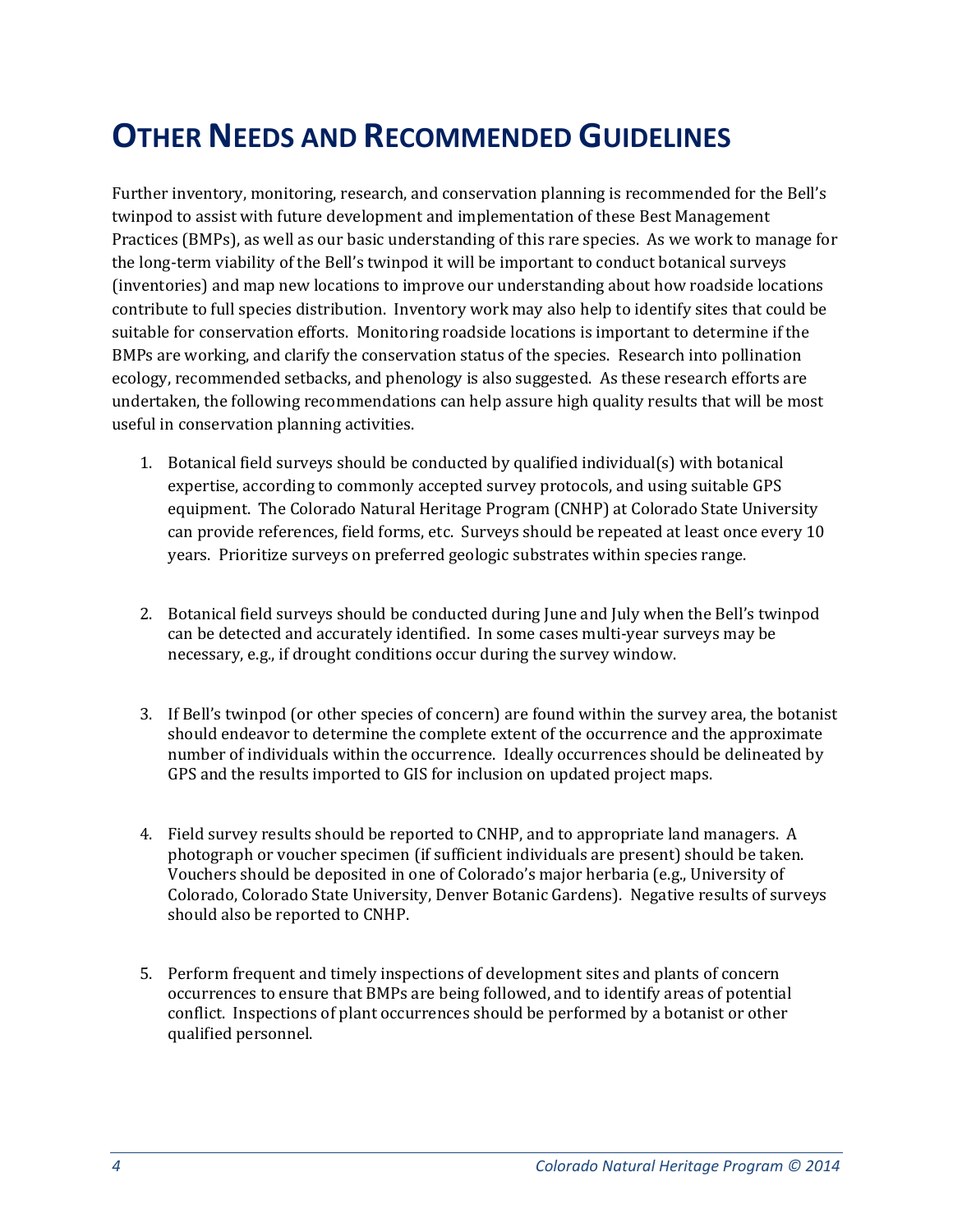- 6. Monitoring is more likely to succeed if properly planned. Collection of baseline data, prior to any impact, is vital. Although land management agencies may have specific monitoring guidelines, an excellent reference for developing and implementing a monitoring plan is Elzinga et al. (1997).
- 7. Monitor impacts on plants of concern from road maintenance or other activities in the area. If impacts are noted, change management to address the cause of impacts.
- 8. Develop and implement monitoring plans for noxious weeds. Plans should be designed to detect new infestations and document the extent and spread of existing weeds.

### **SPECIES PROFILE**

#### *Physaria bellii*

#### **(Bell's twinpod)**

Brassicaceae (Mustard Family)



Close up of *Physaria bellii* by Pam Smith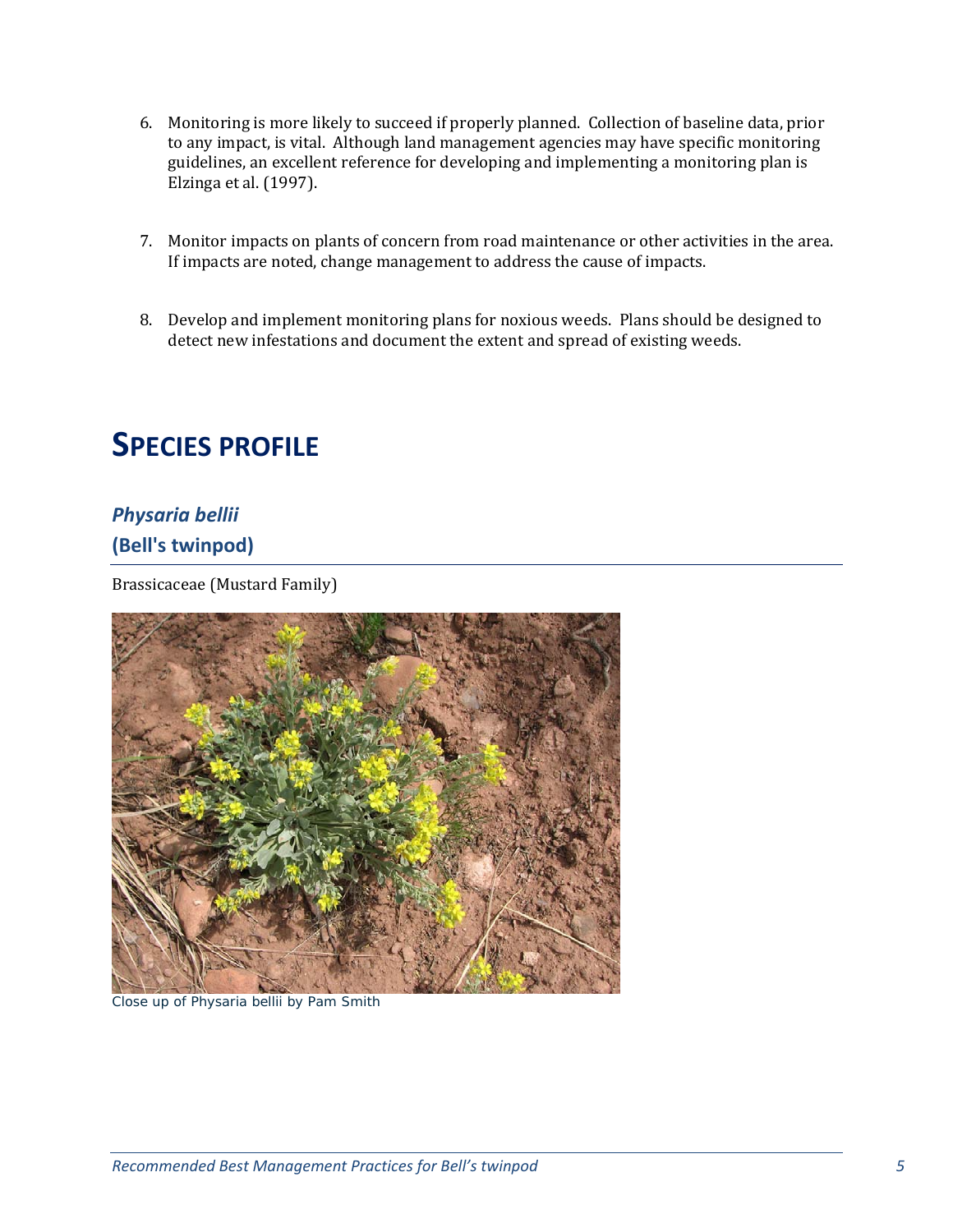

Close up of *Physaria bellii* by Georgia Doyle



Close up of *Physaria bellii* by Steve O'Kane

#### **Ranks and Status**

**Global rank**: G2G3 **State rank**: S2S3 **Federal protection status**: None **State protection status**: None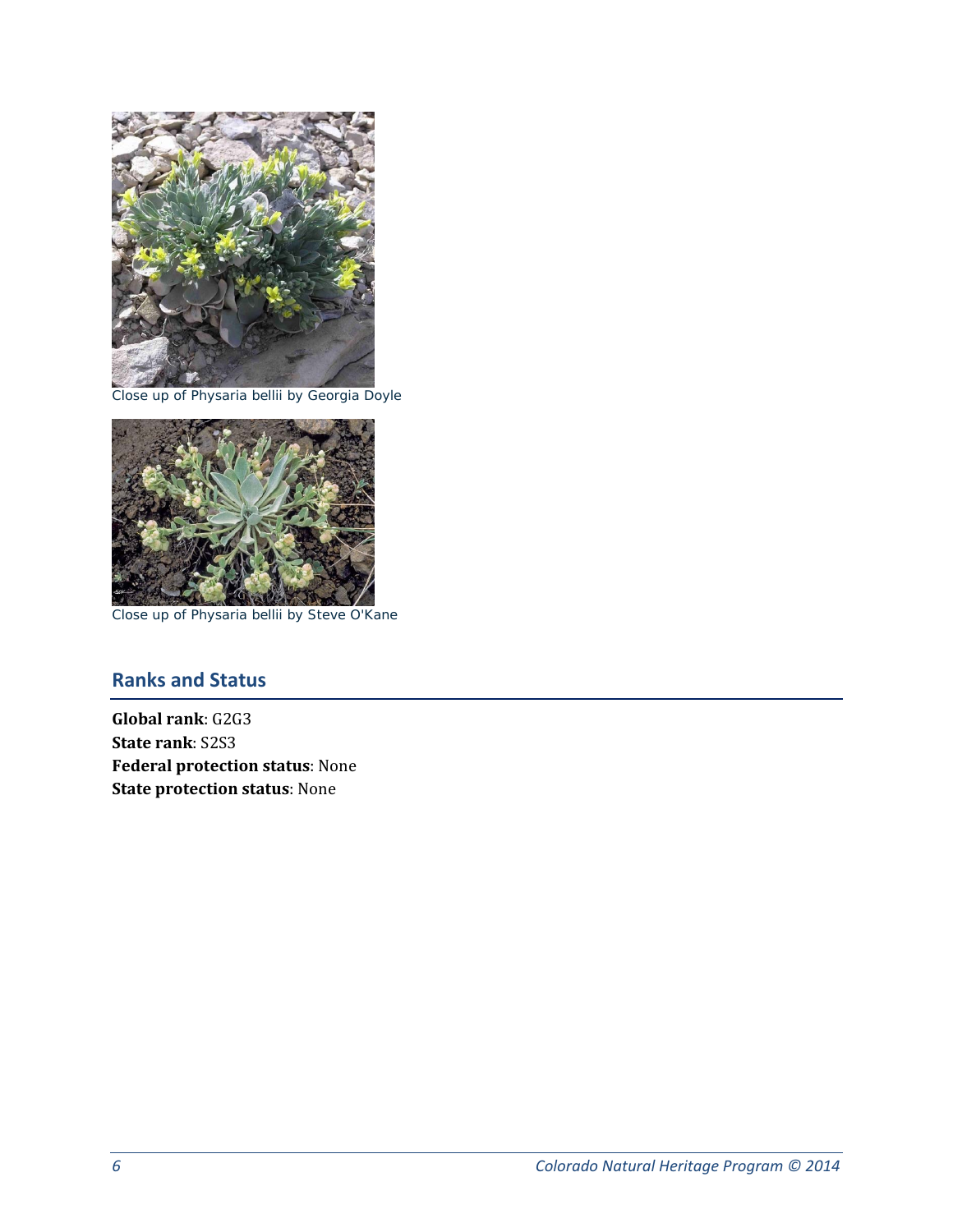#### **Description and Phenology**



*Physaria bellii* by Constance Sayas

**General description**: Perennials with dense racemes of yellow flowers and basal leaves that form a strong rosette. Plants rise from a simple caudex that is densely (silvery) pubescent. The stems are simple from the base of the plants, decumbent to nearly prostrate, and  $0.5-1.3 \text{ dm}/2-5$  in long. Basal leaf blades are broadly obovate, with shallowly dentate margins. Cauline leaves are oblanceolate to broadly obovate, 1-2.5 cm/0.4-1 in, with entire margins. Fruits are arranged in pairs (hence the common name twinpod). The fruit pods are slightly flattened (contrary to replum) to uncompressed,  $4-9 + 2-8$  mm/0.16-0.35 + 0.07-0.31 in, and the apical and basal sinuses are narrow and deep.

Look Alikes: *Physaria vitulifora* has larger, fiddle shaped leaves, and the constriction separating the locules of the fruit is much deeper above than below.

**Phenology**: Flowers May through June, fruits July and August (Colorado Natural Heritage Program 2012).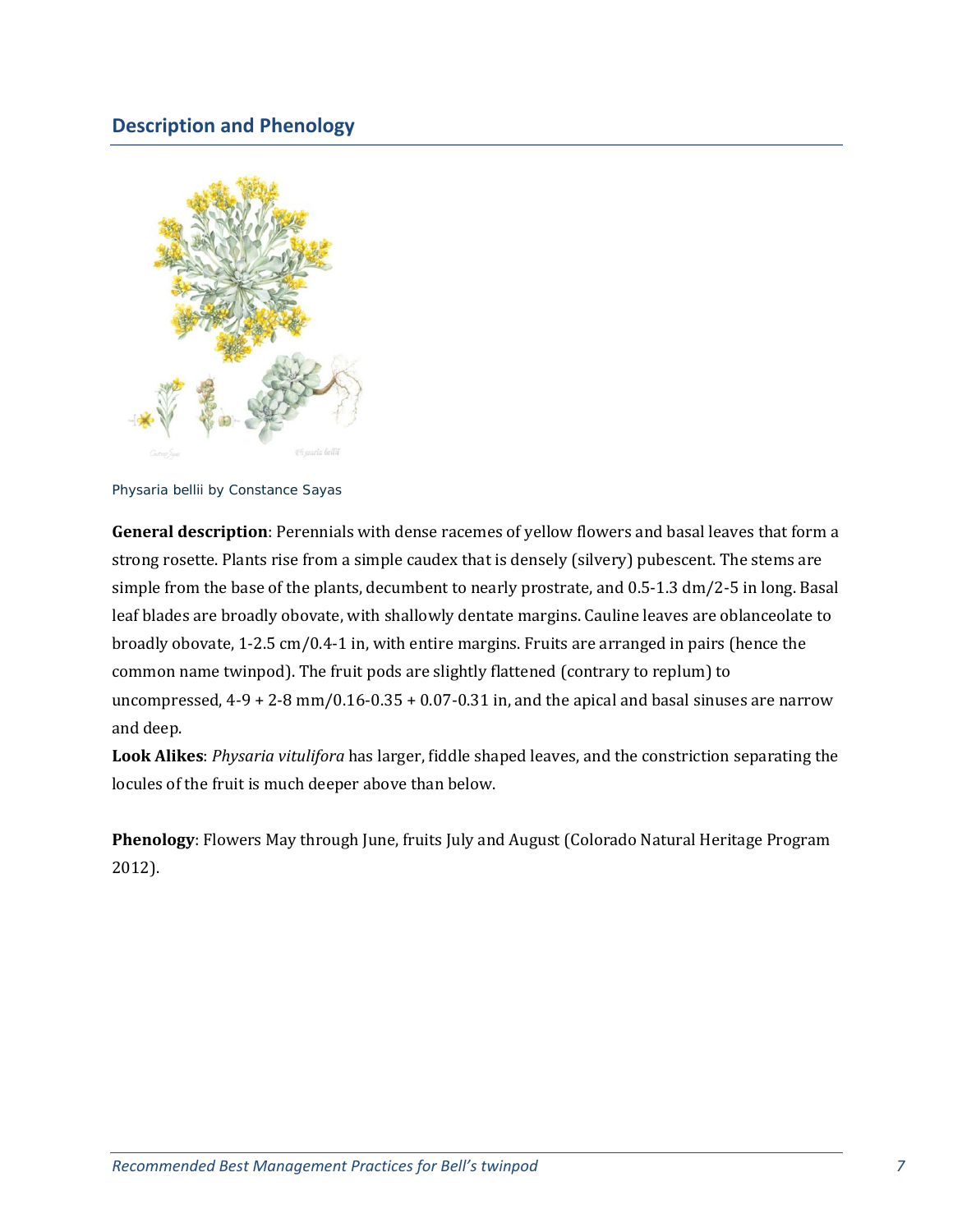#### **Habitat**



Habitat of *Physaria bellii* by Pam Smith

*Physaria bellii* is found along the Front Range foothills often in shale and limestone soils of the Fountain/Ingleside, Lykins, Niobrara, and Pierre formations. This species is found in association with grassland and shrubland habitats, in rocky areas and road cuts. Commonly associated taxa include: *Cercocarpus montanus, Oryzopsis hymenoides, Guiterrezia sarothrae, Rhus trilobata, Lesquerella ludoviciana, Heterostipa neomexicana. Penstemon secundiflorus, Eriogonum brevicaule, Opuntia, Dalea, Yucca, Sphaeralcea, and Heterotheca* (Flora of North America 1993+, Colorado Natural Heritage Program 2013).

**Elevation Range**: 5,089 - 6,552 feet; 1,551 - 1,997 meters

#### **Distribution**

#### **Colorado endemic**: Yes

**Global range:** Endemic to Colorado; known from Boulder and Larimer counties.



Distribution map of *Physaria bellii* in Colorado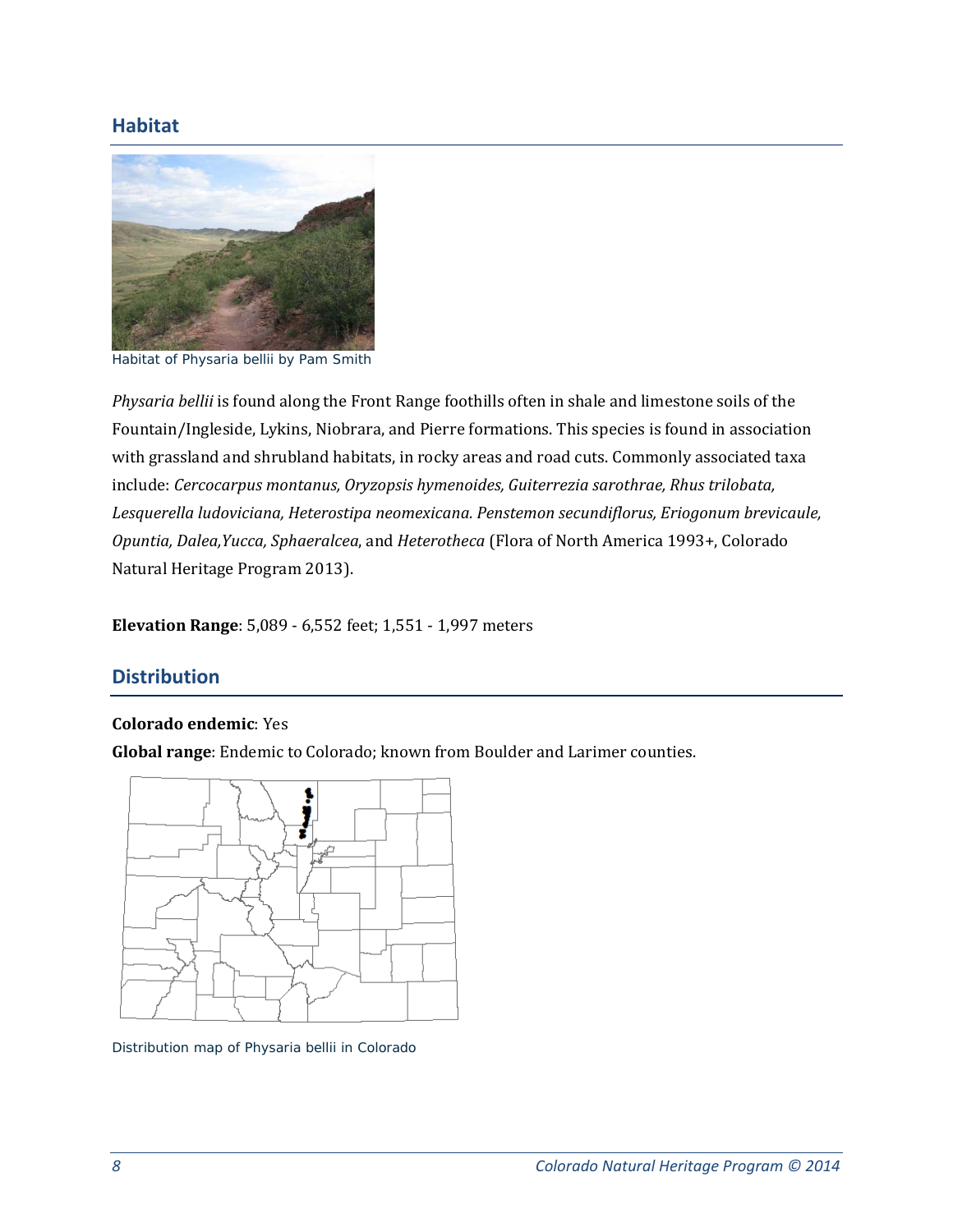#### **Threats and Management Issues**



Summary results of an analysis of the status of *Physaria bellii* based on several ranking factors. This species was concluded to be "weakly conserved". From Rondeau et al. 2011.

The primary threat is from residential development along the Front Range of Colorado. Additional potential threats are limestone mining operations, and road construction and maintenance. Invasion of habitat by noxious weeds such as cheatgrass, smooth brome, and diffuse knapweed, may also be a threat to some occurrences. Many occurrences have been destroyed or degraded by limestone mining and housing subdivisions, however, many large and high quality occurrences are still viable.

### **REFERENCES**

Ackerfield, J. 2012. The Flora of Colorado. Colorado State University Herbarium. 433 pp.

- Colorado Native Plant Society. 1989. Rare plants of Colorado. Rocky Mountain Nature Association, Colorado Native Plant Society, Estes Park, Colorado. 73 pp.
- Colorado Noxious Weed Act. 2003. Title 35: Agriculture, Article 5.5: Colorado Noxious Weed Act, and 8 CRR 1203-19 Rules pertaining to the administration and enforcement of the Colorado Noxious Weed Act.
- Elliott, B. A., S. Spackman Panjabi, B. Kurzel, B. Neely, R. Rondeau, M. Ewing. 2009. Recommended Best Management Practices for Plants of Concern. Practices developed to reduce the impacts of oil and gas development activities to plants of concern. Unpublished report prepared by the Rare Plant Conservation Initiative for the National Fish and Wildlife Foundation.
- Elzinga, C.L., D.W. Salzer, and J.W. Willoughby. 1997. Measuring & Monitoring Plant Populations. BLM Technical Reference 1730‐1.
- Jennings, W. 1989. Final Report Colorado Natural History Small Grants Program. Prepared for The Nature Conservancy.